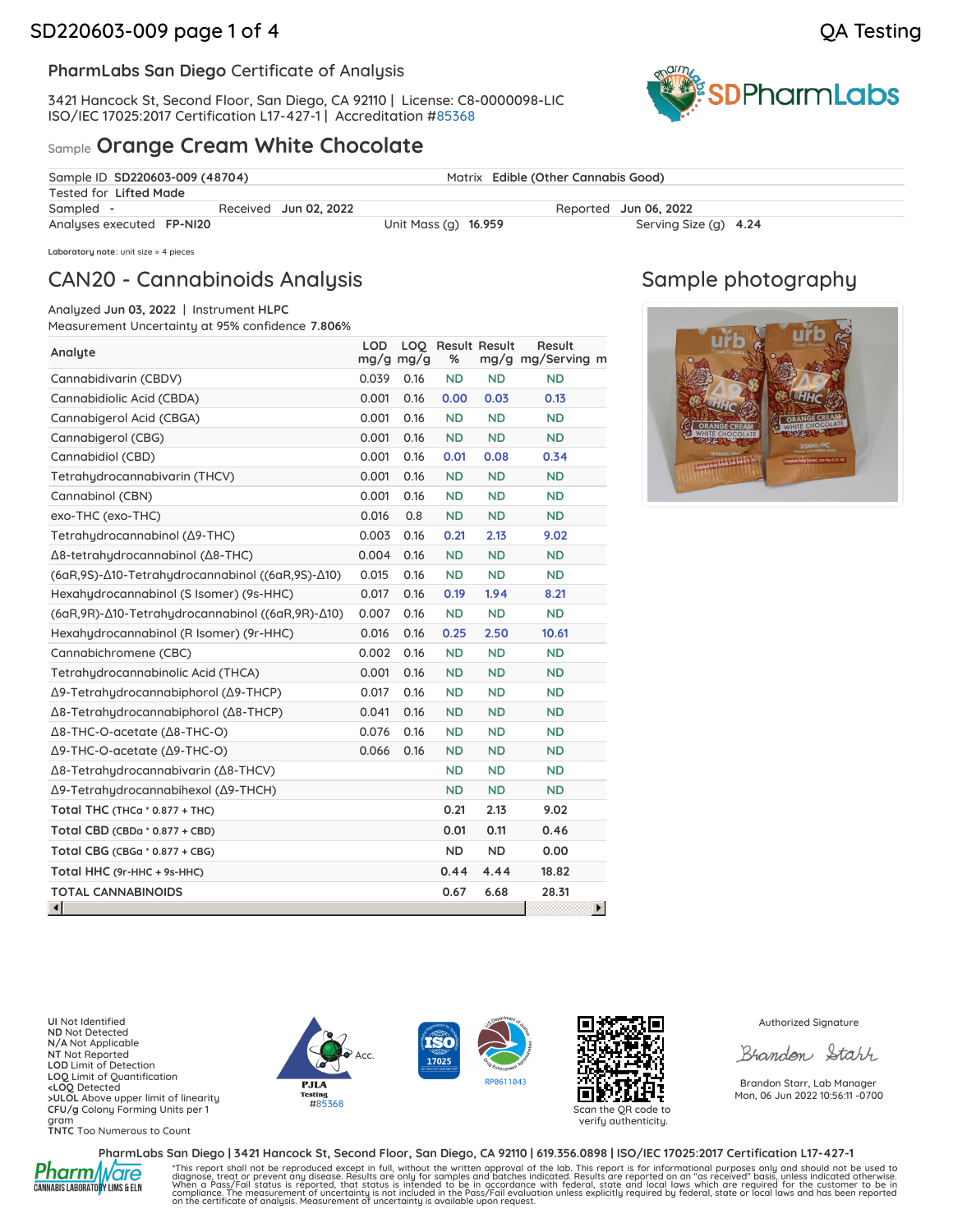### SD220603-009 page 2 of 4 QA Testing

## HME - Heavy Metals Detection Analysis

Analyzed **Jun 03, 2022** | Instrument **ICP/MSMS** | Method **SOP-005**

| Analyte      | LOD<br>ug/g | LOQ<br>ug/g | Result<br>ug/g                                                                                                                    | Limit<br>ug/g | Analyte      | LOD<br>ug/g | LOQ<br>ug/g | Result<br>ug/g                  | Limit<br>ug/g |
|--------------|-------------|-------------|-----------------------------------------------------------------------------------------------------------------------------------|---------------|--------------|-------------|-------------|---------------------------------|---------------|
| Arsenic (As) | 0.0002      | 0.05        | <b>ND</b>                                                                                                                         |               | Cadmium (Cd) | $3.0e-05$   | 0.05        | <loo< td=""><td>0.5</td></loo<> | 0.5           |
| Mercury (Hg) | 1.0e-05     | 0.01        | <loo< td=""><td></td><td>Lead (Pb)</td><td><math>1.0e-05</math></td><td>0.125</td><td><loo< td=""><td>0.5</td></loo<></td></loo<> |               | Lead (Pb)    | $1.0e-05$   | 0.125       | <loo< td=""><td>0.5</td></loo<> | 0.5           |

# MIBNIG - Microbial Testing Analysis

| Analyte                                | Result<br>CFU/a | Limit | Analute                       | Result<br>CFU/a | Limit         |
|----------------------------------------|-----------------|-------|-------------------------------|-----------------|---------------|
| Shiga toxin-producing Escherichia Coli | <b>ND</b>       |       | ND per 1 gram Salmonella spp. | <b>ND</b>       | ND per 1 gram |

### MTO - Mycotoxin Testing Analysis

Analyzed **Jun 03, 2022** | Instrument **LC/MSMS** | Method **SOP-004**

| Andigzed Jun 03, 2022   Instrument LC/MSMS   Method SOP-004 |         |                      |
|-------------------------------------------------------------|---------|----------------------|
| Annuito                                                     | LOD LOO | Result Limit Anglute |

| Analyte      | ug/kg ug/kg | LOD LOO | Result<br>$ug/kg$ (ppb) |    | Limit<br>ug/kg Analyte  | LOD  | LOO<br>ug/kg ug/kg | Result<br>ug/kg (ppb) | Limit<br>ug/kg |
|--------------|-------------|---------|-------------------------|----|-------------------------|------|--------------------|-----------------------|----------------|
| Ochratoxin A | 5.0         | 20.0    | ND                      | 20 | Aflatoxin B1            | 2.5  | 5.0                | ND                    |                |
| Aflatoxin B2 |             | 5.0     | <b>ND</b>               |    | Aflatoxin G1            | 2.5  | 5.0                | ND                    |                |
| Aflatoxin G2 |             | 5.0     | ND                      |    | <b>Total Aflatoxins</b> | 10.0 | 20.0               | ND                    | 20             |

**UI** Not Identified **ND** Not Detected **N/A** Not Applicable **NT** Not Reported **LOD** Limit of Detection **LOQ** Limit of Quantification **<LOQ** Detected **>ULOL** Above upper limit of linearity **CFU/g** Colony Forming Units per 1 gram **TNTC** Too Numerous to Count







verify authenticity.

Authorized Signature

Brandon Starr

Brandon Starr, Lab Manager Mon, 06 Jun 2022 10:56:11 -0700

**Pharm/Ware** 

PharmLabs San Diego | 3421 Hancock St, Second Floor, San Diego, CA 92110 | 619.356.0898 | ISO/IEC 17025:2017 Certification L17-427-1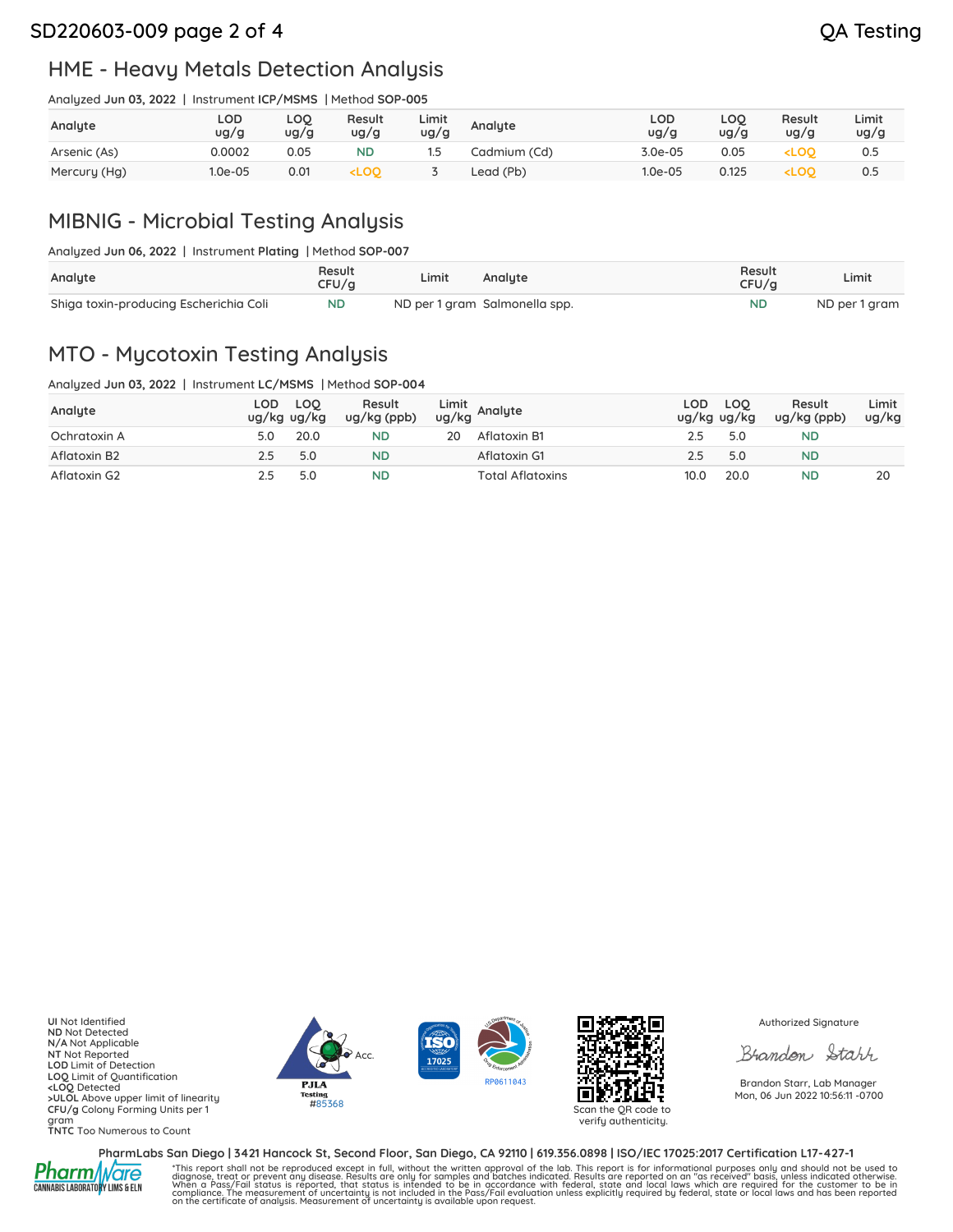## PES - Pesticides Screening Analysis

Analyzed **Jun 03, 2022** | Instrument **LC/MSMS GC/MSMS** | Method **SOP-003**

| Analyte                 | <b>LOD</b><br>ug/g | LOO<br>ug/g | Result<br>ug/g | Limit<br>ug/g  | Analyte               | <b>LOD</b><br>ug/g | LOQ<br>ug/g | Result<br>ug/g | Limit<br>ug/g  |
|-------------------------|--------------------|-------------|----------------|----------------|-----------------------|--------------------|-------------|----------------|----------------|
| Aldicarb                | 0.0078             | 0.02        | <b>ND</b>      | 0.0078         | Carbofuran            | 0.01               | 0.02        | <b>ND</b>      | 0.01           |
| Dimethoate              | 0.01               | 0.02        | <b>ND</b>      | 0.01           | Etofenprox            | 0.02               | 0.1         | <b>ND</b>      | 0.02           |
| Fenoxycarb              | 0.01               | 0.02        | <b>ND</b>      | 0.01           | Thiachloprid          | 0.01               | 0.02        | <b>ND</b>      | 0.01           |
| Daminozide              | 0.01               | 0.03        | <b>ND</b>      | 0.01           | <b>Dichlorvos</b>     | 0.02               | 0.07        | <b>ND</b>      | 0.02           |
| Imazalil                | 0.02               | 0.07        | <b>ND</b>      | 0.02           | Methiocarb            | 0.01               | 0.02        | <b>ND</b>      | 0.01           |
| Spiroxamine             | 0.01               | 0.02        | <b>ND</b>      | 0.01           | Coumaphos             | 0.01               | 0.02        | <b>ND</b>      | 0.01           |
| Fipronil                | 0.01               | 0.1         | <b>ND</b>      | 0.01           | Paclobutrazol         | 0.01               | 0.03        | <b>ND</b>      | 0.01           |
| Chlorpyrifos            | 0.01               | 0.04        | <b>ND</b>      | 0.01           | Ethoprophos (Prophos) | 0.01               | 0.02        | <b>ND</b>      | 0.01           |
| Baygon (Propoxur)       | 0.01               | 0.02        | <b>ND</b>      | 0.01           | Chlordane             | 0.04               | 0.1         | <b>ND</b>      | 0.04           |
| Chlorfenapyr            | 0.03               | 0.1         | <b>ND</b>      | 0.03           | Methyl Parathion      | 0.02               | 0.1         | <b>ND</b>      | 0.02           |
| Mevinphos               | 0.03               | 0.08        | <b>ND</b>      | 0.03           | Abamectin             | 0.03               | 0.08        | <b>ND</b>      | 0.3            |
| Acephate                | 0.02               | 0.05        | <b>ND</b>      | 5              | Acetamiprid           | 0.01               | 0.05        | <b>ND</b>      | 5              |
| Azoxystrobin            | 0.01               | 0.02        | <b>ND</b>      | 40             | <b>Bifenazate</b>     | 0.01               | 0.05        | <b>ND</b>      | 5              |
| <b>Bifenthrin</b>       | 0.02               | 0.35        | <b>ND</b>      | 0.5            | <b>Boscalid</b>       | 0.01               | 0.03        | <b>ND</b>      | 10             |
| Carbaryl                | 0.01               | 0.02        | <b>ND</b>      | 0.5            | Chlorantraniliprole   | 0.01               | 0.04        | <b>ND</b>      | 40             |
| Clofentezine            | 0.01               | 0.03        | <b>ND</b>      | 0.5            | Diazinon              | 0.01               | 0.02        | <b>ND</b>      | 0.2            |
| Dimethomorph            | 0.02               | 0.06        | <b>ND</b>      | 20             | Etoxazole             | 0.01               | 0.05        | <b>ND</b>      | 1.5            |
| Fenpyroximate           | 0.02               | 0.1         | <b>ND</b>      | $\overline{2}$ | Flonicamid            | 0.01               | 0.02        | <b>ND</b>      | $\overline{2}$ |
| Fludioxonil             | 0.01               | 0.05        | <b>ND</b>      | 30             | Hexythiazox           | 0.01               | 0.03        | <b>ND</b>      | $\overline{2}$ |
| Imidacloprid            | 0.01               | 0.05        | <b>ND</b>      | 3              | Kresoxim-methul       | 0.01               | 0.03        | <b>ND</b>      | 1              |
| Malathion               | 0.01               | 0.05        | <b>ND</b>      | 5              | Metalaxyl             | 0.01               | 0.02        | <b>ND</b>      | 15             |
| Methomul                | 0.02               | 0.05        | <b>ND</b>      | 0.1            | Myclobutanil          | 0.02               | 0.07        | <b>ND</b>      | 9              |
| Naled                   | 0.01               | 0.02        | <b>ND</b>      | 0.5            | Oxamul                | 0.01               | 0.02        | <b>ND</b>      | 0.2            |
| Permethrin              | 0.01               | 0.02        | <b>ND</b>      | 20             | Phosmet               | 0.01               | 0.02        | <b>ND</b>      | 0.2            |
| Piperonyl Butoxide      | 0.02               | 0.06        | <b>ND</b>      | 8              | Propiconazole         | 0.03               | 0.08        | <b>ND</b>      | 20             |
| Prallethrin             | 0.02               | 0.05        | <b>ND</b>      | 0.4            | Pyrethrin             | 0.05               | 0.41        | <b>ND</b>      | 1              |
| Pyridaben               | 0.02               | 0.07        | <b>ND</b>      | 3              | Spinosad A            | 0.01               | 0.05        | <b>ND</b>      | 3              |
| Spinosad D              | 0.01               | 0.05        | <b>ND</b>      | 3              | Spiromesifen          | 0.02               | 0.06        | <b>ND</b>      | 12             |
| Spirotetramat           | 0.01               | 0.02        | <b>ND</b>      | 13             | Tebuconazole          | 0.01               | 0.02        | <b>ND</b>      | $\overline{2}$ |
| Thiamethoxam            | 0.01               | 0.02        | <b>ND</b>      | 4.5            | Trifloxystrobin       | 0.01               | 0.02        | <b>ND</b>      | 30             |
| Acequinocyl             | 0.02               | 0.09        | <b>ND</b>      | $\overline{4}$ | Captan                | 0.01               | 0.02        | <b>ND</b>      | 5              |
| Cypermethrin            | 0.02               | 0.1         | <b>ND</b>      | $\mathbf{1}$   | Cyfluthrin            | 0.04               | 0.1         | <b>ND</b>      | 1              |
| Fenhexamid              | 0.02               | 0.07        | <b>ND</b>      | 10             | Spinetoram J.L        | 0.02               | 0.07        | <b>ND</b>      | 3              |
| Pentachloronitrobenzene | 0.01               | 0.1         | <b>ND</b>      | 0.2            |                       |                    |             |                |                |

**UI** Not Identified **ND** Not Detected **N/A** Not Applicable **NT** Not Reported **LOD** Limit of Detection **LOQ** Limit of Quantification **<LOQ** Detected **>ULOL** Above upper limit of linearity **CFU/g** Colony Forming Units per 1 gram **TNTC** Too Numerous to Count







verify authenticity.

Authorized Signature

Brandon Starr

Brandon Starr, Lab Manager Mon, 06 Jun 2022 10:56:11 -0700

**Pharm/Ware** 

PharmLabs San Diego | 3421 Hancock St, Second Floor, San Diego, CA 92110 | 619.356.0898 | ISO/IEC 17025:2017 Certification L17-427-1